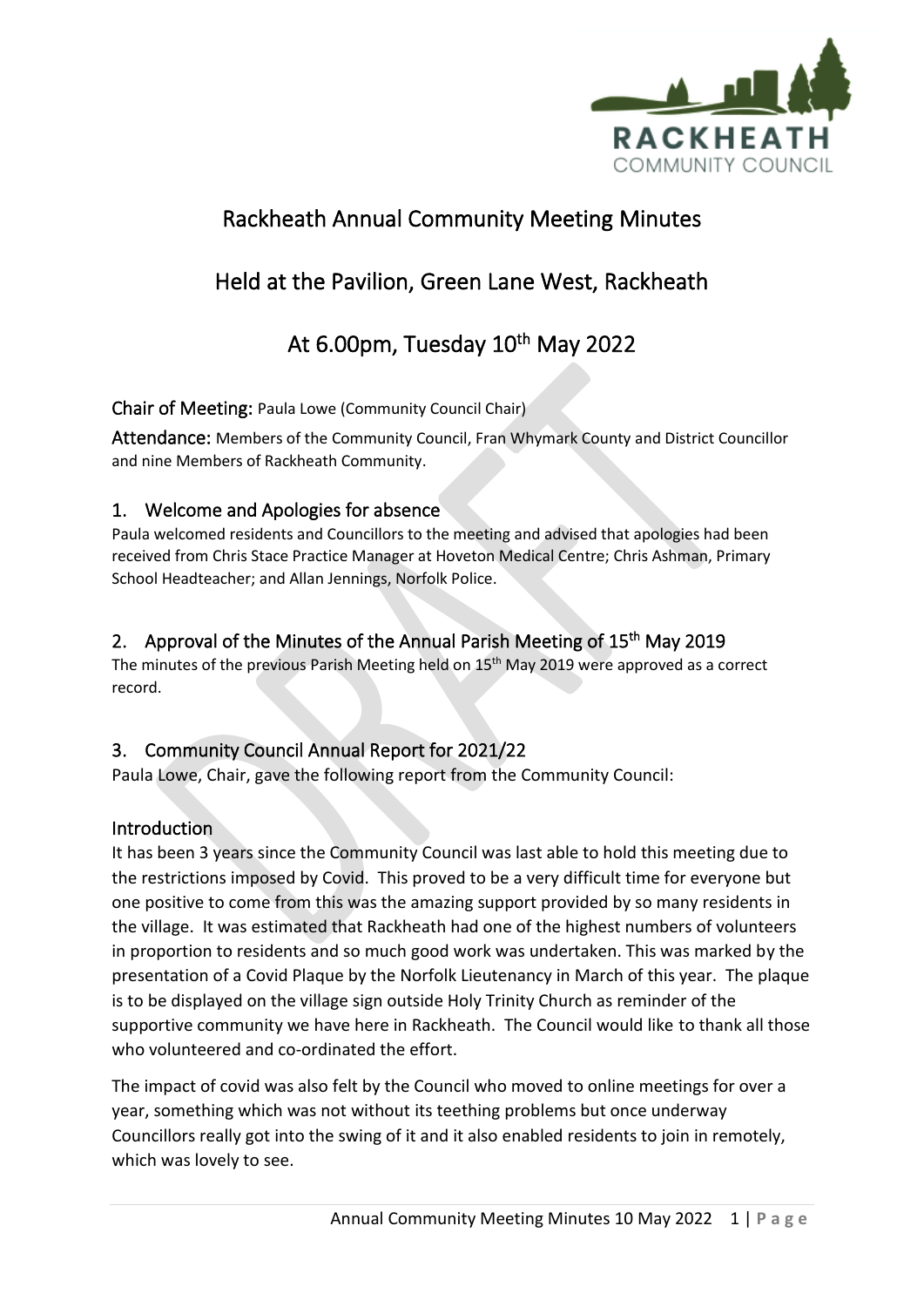# **Pavilion**

The last time this meeting was held the Council reported on the near completion of the Pavilion refurbishment which was scheduled for the  $7<sup>th</sup>$  June 2019. Unfortunately due to difficulties presented when the main building contractors went into administration, the official opening was postponed until 30 September of that year. However, the event, when it did go ahead, was a huge success with a large turnout from the community and hirers. On opening the building, the Council were also able to employ a Booking Assistant to deal with all the administration involved in operating the hire of the building and the surrounding playing fields. Sadly, Covid severely hampered the plans to get the business off to a flying start when, like many other businesses, it was forced to close on 23 March 2020. However, when we were able to reopen most of our regular hirers returned and remain with us, along with lots of new activities. It has also been lovely to welcome so many residents who have used the hall to celebrate birthdays, christenings, baby showers and more and despite the setbacks the business has picked up really well.

Rackheath Lawn Bowls Club and Wroxham Youth Football Club continue to operate their clubs from the bowls green behind the Pavilion and Stracey Playing Field respectively and the Council are looking forward to working with them in the years to come.

The next stage in the development of Rackheath's outside spaces is to increase the amount of play equipment and add a trim trail and outdoor gym equipment between Stracey Playing Field and Jubilee Park. The decision on how best to proceed with the refurbishment of the MUGA has been put on hold until we have a clearer picture of the improvements and expansions of similar facilities locally to make the right decision for the community and the business.

## Housing Development

Another major change for Rackheath over the last 3 years is the rate of development. The village has been earmarked as an area of large residential growth and since we last met Sam Smith Way has largely been completed and we have been able to welcome lots of new residents into our community.

Green Lane East and West is now seeing significant changes in its landscape with Lovells, Persimmon and Norfolk Homes all on site. There are two more sites allocated further along Green Lane West towards the Industrial Estate and it is expected that these will commence shortly. The main talking point, development wise, is the area to the north of Rackheath with its own masterplan drawn up and being taken forward by Taylor Wimpey. This will eventually see the village of Rackheath grow into a small town. The developers held a public consultation with the village earlier this year and the feedback has been considered and implemented into a revised plan which should be available for the public to view this month.

# Newman Road Woods

The adoption of Newman Road woods has been set in motion but is currently delayed by issues surrounding the boundary. Once resolved the Council looks forward to working with the Pathfinders who have carried out an enormous amount of work in clearing and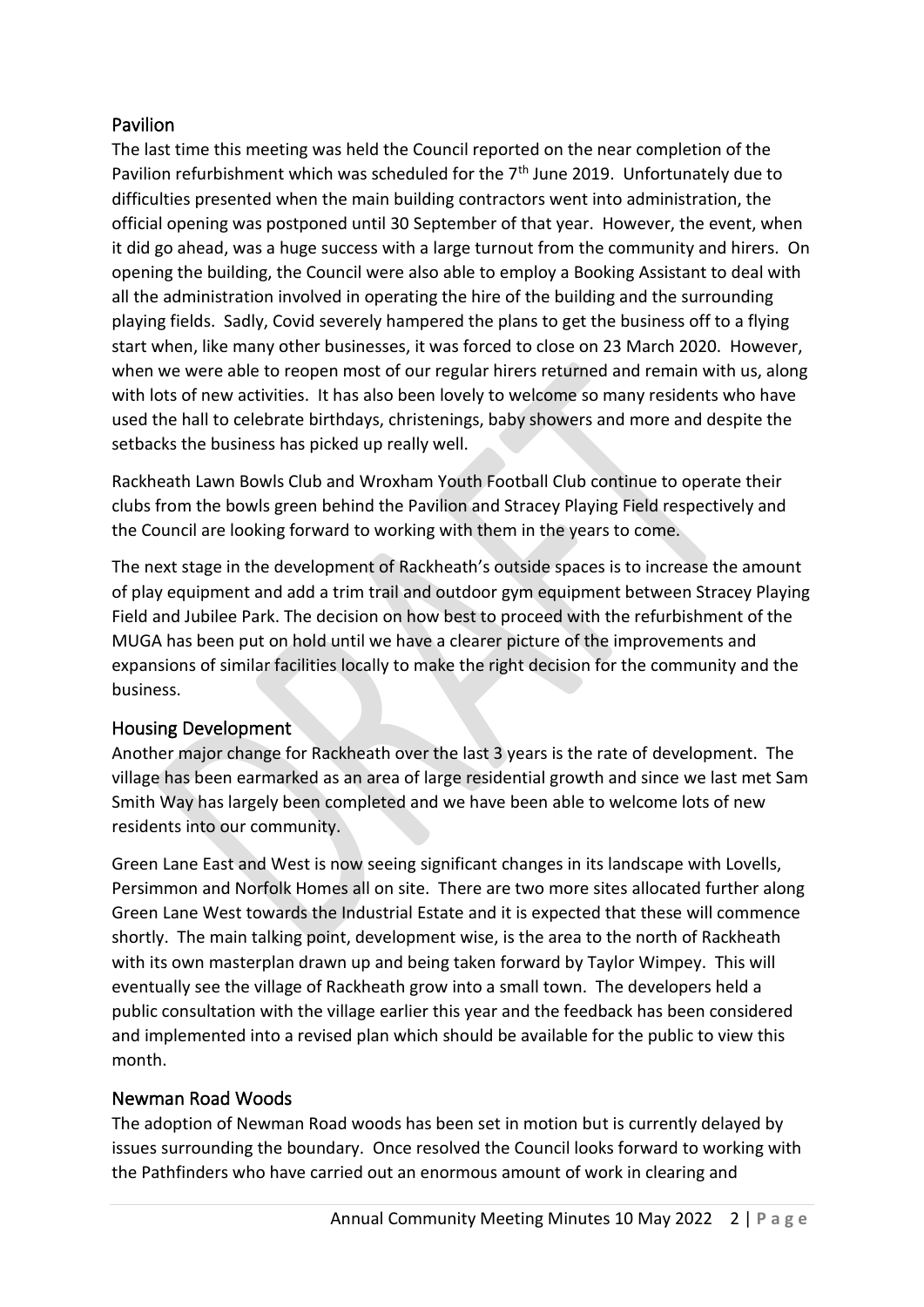revitalising this area for the Community to use. It has been transformed into a network of pathways which allow sight of the old airfield buildings and information boards have been installed to explain how the site was once used. The Council would like to take this opportunity to thank the Pathfinders, particularly Ivan Barnard, Alec Blyth and all the volunteers for the enormous amount of time and work they have put into improving the access and heritage interest of this area for all the community.

## Events

Despite the restrictions on social events, the Council did finally manage to hold a Fireworks event on 5th November 2021. Unfortunately, due to a lack of events being held centrally in Norwich, the outlying suburbs all experienced unprecedented demand and it was regretful that despite all the hard work but in by the Parks and Leisure Committee to hold the event safely, the turnout was unprecedented and attracted negative publicity and feedback. It has been decided that due to the increasing amount of work involved in holding an event such as this and a decrease in the membership of the Council, the event will not go ahead in 2022. On a positive note, plans are underway to mark the Queen's Platinum Jubilee in the village with a picnic in the park at Jubilee Park on Thursday 2<sup>nd</sup> June at 12.00noon followed in the evening by fireworks being set off on the school playing field.

# SAM2

Earlier this year the Council placed an application for 50% funding with the Parish Partnership for a SAM2 device. This records the speed of vehicles travelling past it and allows data collection so that Police resources can be focussed on the areas in need of specific surveillance. We have received confirmation that our bid has been successful and we will be going ahead with purchasing the device. A total of 5 dual direction sites have been identified along Green Lane West and Salhouse Road and it is hoped that this will help with reducing the speed of traffic as the amount of movement through the village will undoubtedly increase.

# Closing

The membership of the Community Council has changed since our last report. We have said goodbye to Rebekah Hughes and Stephen Oakley both of whom worked hard for the community. Brian Gardner left but couldn't stay away and returned after a break of 12 months. We have also welcomed back Chris Yates. As the community grows it will become more important than ever to fill the 3 vacancies we currently have, so that we can continue to carry out the work needed to shape the changing face of our village. Remember more hands make light work! If you are interested or know someone who is, please get in touch.

Lastly, I would like to refer you to the Parish Council statement of Accounts which shows how we have spent our funds in the last year.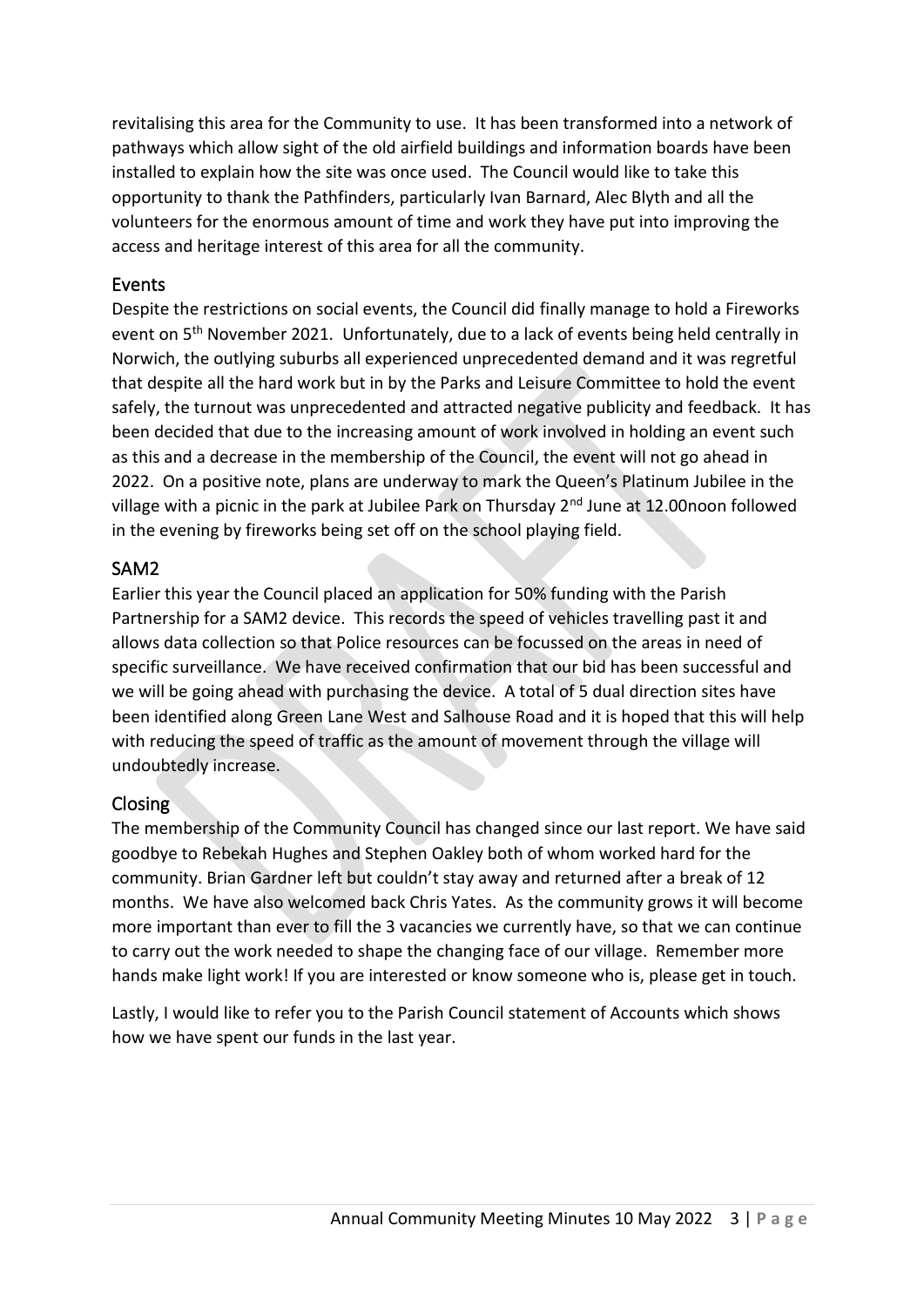## 4. Reports Received:

#### • Hoveton and Wroxham Medical Practice

Chris Stace, Practice Manager provided the following report which was read in his absence.

Thank you for giving me the opportunity to report to your Meeting and I apologise that I am unable to present the report in person. There are three main topics I wish to report on:

• Hoveton & Wroxham Medical Centre resilience during and recovery from the Covid-19 pandemic.

- The changing shape of general practice.
- Rackheath Medical Centre.

To many, the pandemic is now becoming a distant memory, but it remains for Hoveton & Wroxham Medical Centre and many of our patients the main risk we have to manage. Unlike many practices we remained open throughout the pandemic and our risk management measures successfully ensured we could continue to meet the demand from patients. We delivered with fellow practices last year a successful vaccination programme based from Hoveton Village Hall and this continues as we progress through the spring booster campaign. We are also now awaiting NHS direction on how we can support the inevitable autumn booster campaign.

The ongoing pandemic and vaccination campaign has put additional but manageable pressures on the team at Hoveton & Wroxham Medical Centre. Covid infections only really struck the staff from December onwards and we generally have one or two members off staff away unable to work. Fortunately, we have not had a mass outbreak, but we will continue to enforce infection prevention and control measures to keep to a minimum the risk of such an outbreak and to protect patients and carers.

Moving on to the future, there are ongoing and substantial changes being made to general practice at Hoveton & Wroxham Medical Centre and across the country where we are seeing an increasingly varied team of specialist clinicians working in the practice. Depending on your health problem when you contact the surgery (by phone or ideally using our online system), the receptionist may book you to see, or speak to:

- a physiotherapist if you have muscular or joint problems.
- a pharmacy technician if you need medicines advice.
- a mental health nurse or mental health and wellbeing coach.
- a social prescriber if you are caring for someone who is becoming increasing frail or nearing end-of-life.

All these roles are described on our website. We are now also recruiting a full-time paramedic and increasing our numbers of nurses to reflect the growing patient numbers. We rely on our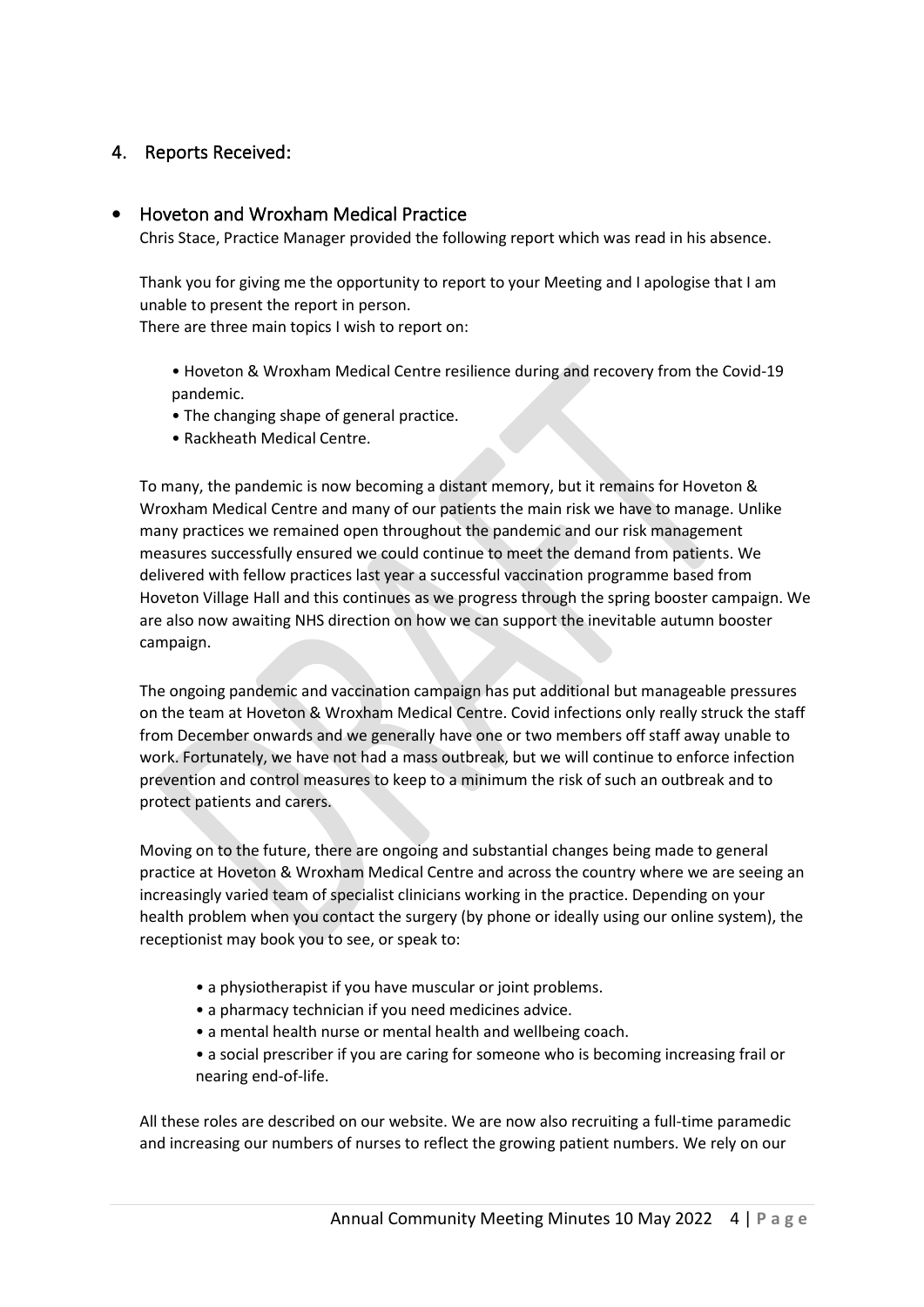patients working with our experienced reception team to ensure your health problems are dealt with effectively and efficiently.

Having touched on the growing numbers of clinicians dealing with the ever-increasing workload, we are now, despite a building extension in 2021, running out of space. So, moving on to something very close to your hearts, the prospects of a medical centre at Rackheath. This is a perennial issue that the current and previous practice managers have been dealing within since 2008. However, this time, a substantial amount of capital funding has been provided to Norfolk and Waveney Clinical Commissioning Group and a Programme Business Case was submitted late last year that covered five projects, of which Rackheath Medical Centre was one. The facts are this:

• The capital must be spent by March 2024, so a new medical centre needs to be largely completed by this date and funding committed.

• A Programme Business Case presented by the Norfolk and Waveney Clinical Commissioning Group has needed to be amended in two main areas (funding figures and project managers) and will be resubmitted for approval later this year. You will have seen perhaps the EDP story a few weeks ago.

• In parallel we are working on a Full Business Case, which involves the level of detail to initiate the building of the Practice. The aim is for this to be completed this year so building can commence in 2023.

• The site is Broad Lane.

There is no doubt that there are risks in meeting the deadlines for NHS approvals and project initiation, but we have some momentum that should not be lost.

At present there is no date set by the NHS N&W for the next meeting of the Steering Group for this project but we would expect it to resume once the once the necessary amendments to the Programme Business case are resolved.

### • Pavilion & Stracey Sports Park facilities

The report was presented by Anne Tandy, Community Clerk.

### Introduction

The past 12 months have been challenging for the business. With continued Covid lockdowns, and restrictions on the way people have been able to interact with each other. This has resulted in building closures and reduced activities. Since the beginning of 2022 confidence has been slowly increasing amongst private and business hirers and enquiries and bookings are at the highest, they have been since opening.

#### Management

The management of the facilities is overseen by the Community Council. The Clerk undertakes the task of facility management and has delegated powers to make decisions on the day to day running and dealing with issues as they arise. The Council meets its responsibilities by having in place policies to meet the legal requirements of running a public building. The Booking Assistant manages all bookings, enquiries, invoicing and marketing and reports to the Clerk, where necessary. The cleaning is contracted out as is the grounds maintenance. Building maintenance is currently quoted based on what is required and future plans will need to consider a more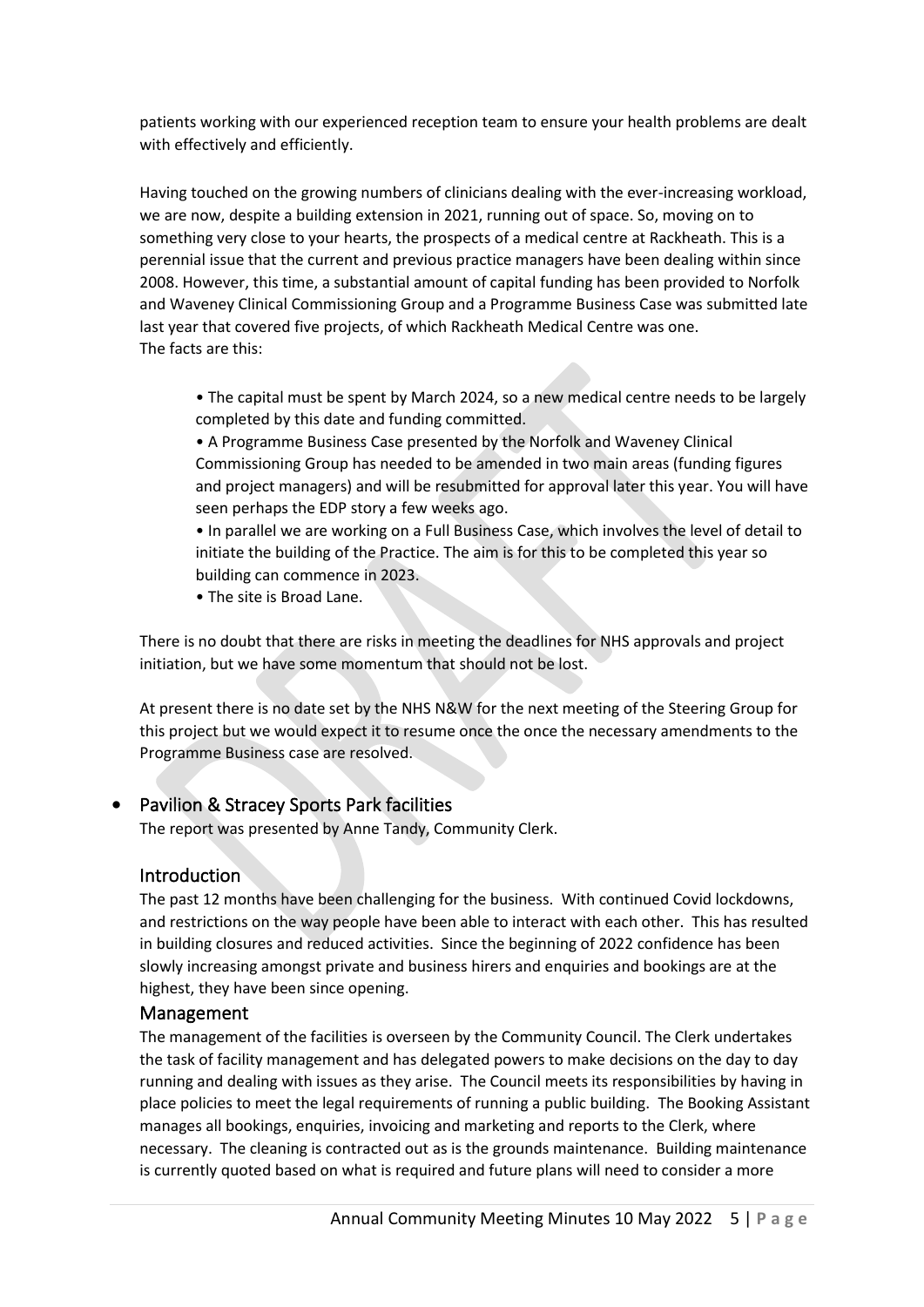contractual arrangement as the building ages and usage increases. Minor snags are addressed as and when, allowing the building to be maintained to a high standard.

#### Bookings

Following the various lockdowns most of the regular hirers have returned and new activities have commenced. As of March 2022, the following groups are running:

- Norwich Yoga x4 per week
- Boogie Bounce x2 per week
- Dynamic Dance for adults and children 2x week
- Zumba Gold weekly
- Beebops x2 weekly
- Family Yoga once a month (also in discussion about a weekly class)
- Tropic Business Meeting every two months

One off bookings for hypno-birthing, Rackheath Rainbows and dog training classes have helped to raise the profile of the facilities and provide an income.

One area which has really taken off is private party bookings and the hall has become popular for children birthday parties as well as Christenings, baby showers and adult birthday parties. This may be an area that would benefit from further investment to make it more attractive.

Football continued for the Wroxham youth team, and we are advertising for adult teams to use the pitches on Saturday and Sunday afternoons. The Wroxham Youth teams carried out training and matches on Saturday and Sunday mornings with dedicated training sessions on weekday evenings. During the darker winter months portable floodlights have been used by the club to assist with training but many age groups opt for winter training facilities elsewhere.

The resident Bowls Club rent the green on a seasonal basis to allow practice and match play during the summer and were able to return in May 2021 and enjoy a full season of play. They managed to make use of the Club room for refreshments whilst having in place measures to ensure they followed covid guidelines.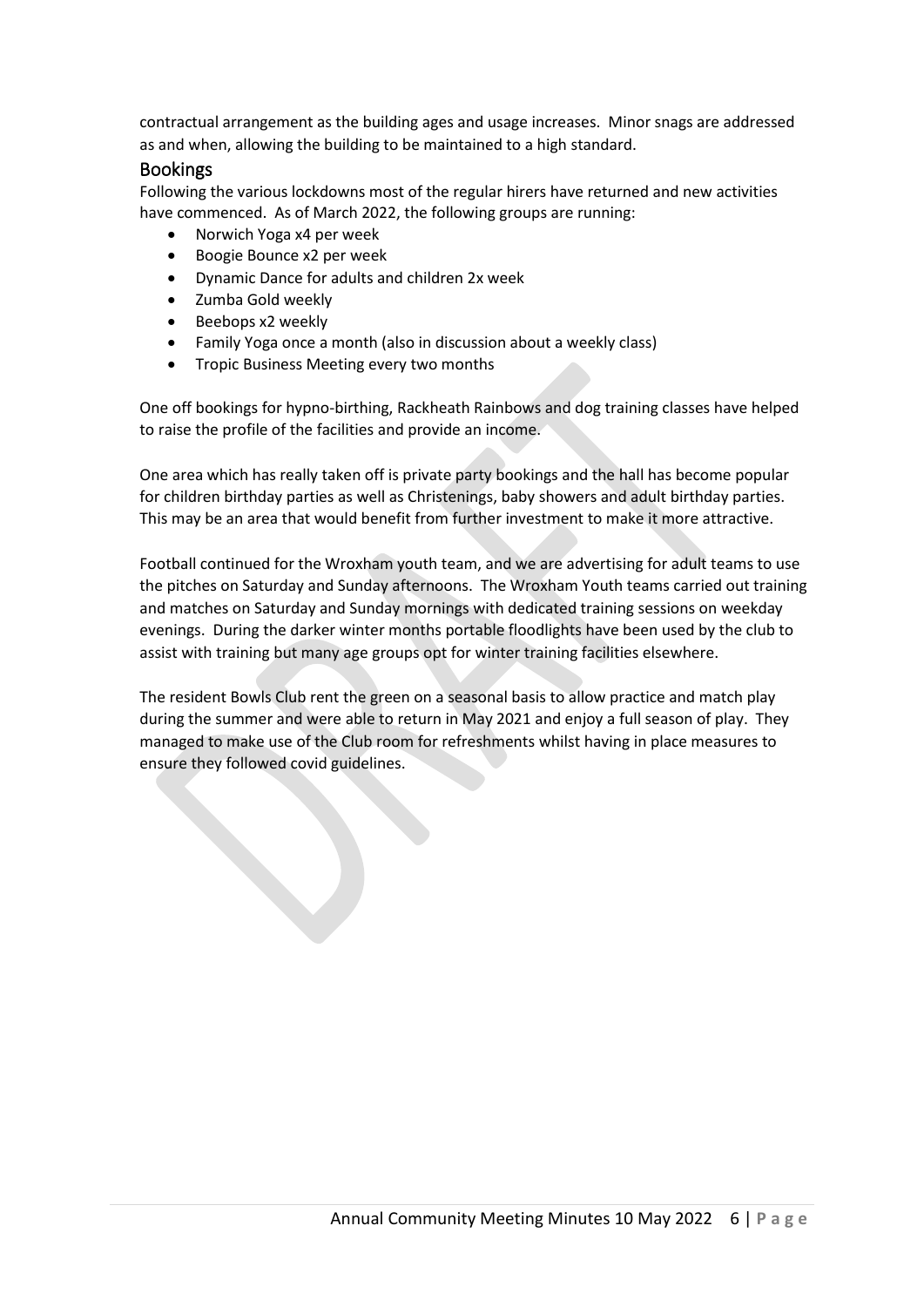# Financial Report

# **Rackheath Community Council**

# **Cost Centre Year Comparison Summary**

#### **Cost Centre Pavilion and Stracey Playing Field**

|                                             | <b>Receipts 2021/22</b> | <b>Payments 2021/22</b> | <b>Receipts 2020/21</b> | <b>Payments 2020/21</b> |
|---------------------------------------------|-------------------------|-------------------------|-------------------------|-------------------------|
| <b>Pavilion and Stracey Playing Field</b>   |                         |                         |                         |                         |
| <b>Booking Assistant Salary</b>             |                         | 2,321.04                |                         | 2,115.06                |
| Pavilion Cleaning                           |                         | 2,590.26                |                         | 3,951.45                |
| Repairs, Renewals and General Maintenance   |                         | 1,238.00                |                         | 616.68                  |
| PWLB Loan                                   |                         |                         |                         | 4,948.05                |
| Hire Income - Pavilion Hall                 | 8,903.79                | 150.00                  | 1,719.41                | 200.00                  |
| Bowls Club Income                           | 1,500.00                |                         |                         |                         |
| Football Income                             | 3,989.16                |                         | 4,277.50                |                         |
| <b>Pavilion Utilities</b>                   |                         | 5,480.65                | 40.40                   | 6,922.06                |
| Pavilion Fixtures and Fittings              |                         | 3,785.00                |                         | 408.95                  |
| Grounds Maintenance - Stracey Playing Field | 120.00                  | 7,396.14                |                         | 7,801.45                |
| <b>MPSA Hire</b>                            | 2,022.85                |                         | 1,900.01                |                         |
| Covid Business Support Grant                |                         |                         | 19,907.43               |                         |
| Grounds Maintenance - behind the Hall       |                         | 318.12                  |                         |                         |
| <b>Furlough Payment</b>                     |                         |                         | 717.89                  |                         |
| <b>Pavilion Advertising</b>                 |                         | 53.17                   |                         |                         |
| Call Out                                    | 50.00                   |                         |                         |                         |
| New and replacement equipment               |                         | 29.99                   |                         |                         |
| <b>NET TOTAL</b>                            | 16,585.80               | 23,362.37               | 28,562.64               | 26,963.70               |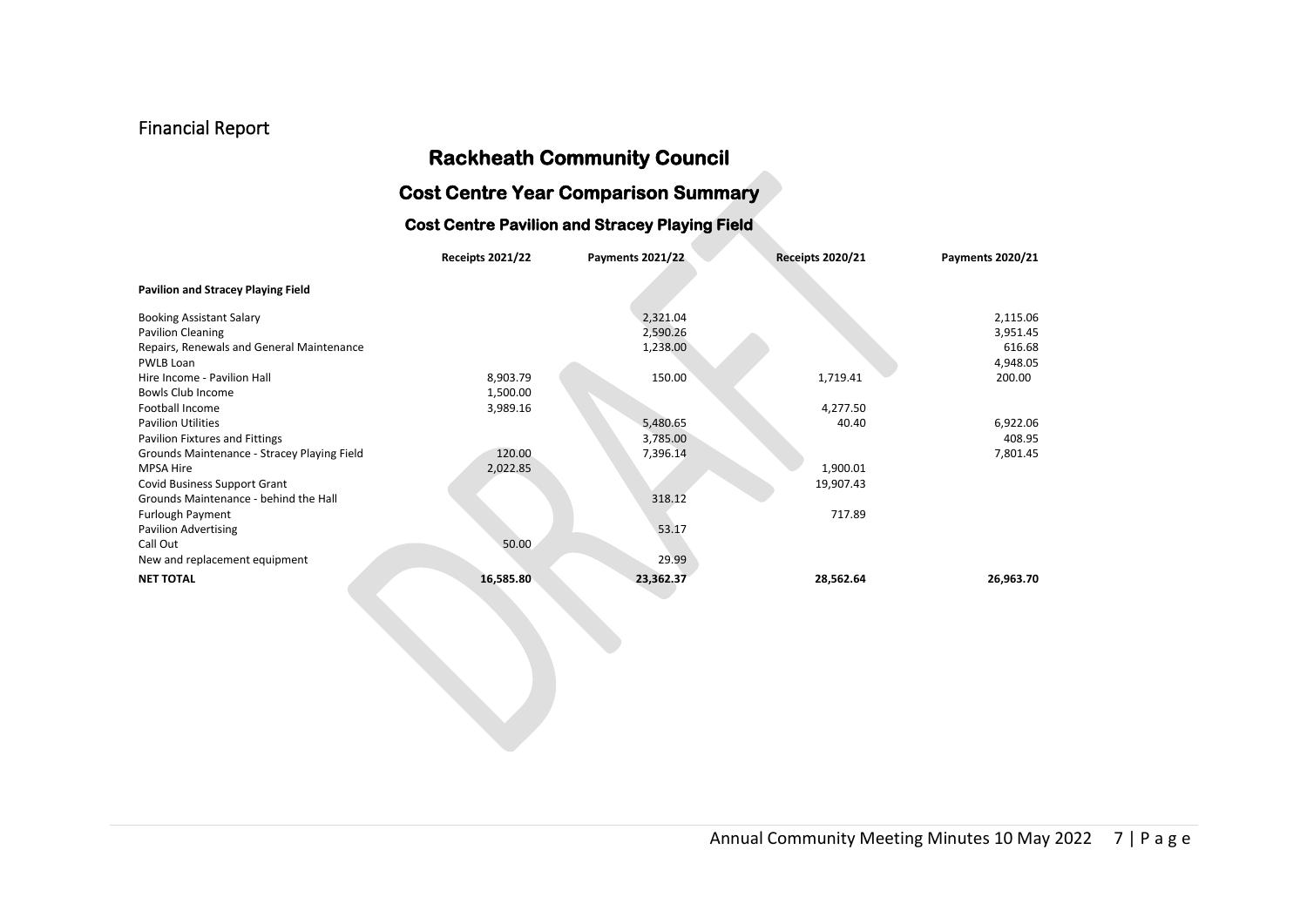# Budget 2022/23

|                                             | <b>Receipts</b> | <b>Payments</b> |
|---------------------------------------------|-----------------|-----------------|
| <b>Booking Assistant Salary</b>             |                 | 2,800.00        |
| <b>Pavilion Cleaning</b>                    |                 | 4,000.00        |
| Repairs, Renewals and General Maintenance   |                 | 2,000.00        |
| Hire Income - Pavilion Hall                 | 5,000.00        |                 |
| Bowls Club Income                           | 1,575.00        |                 |
| Football Income                             | 6,000.00        |                 |
| <b>Pavilion Utilities</b>                   |                 | 6,000.00        |
| <b>Pavilion Fixtures and Fittings</b>       |                 | 1,500.00        |
| Grounds Maintenance - Stracey Playing Field |                 | 6,000.00        |
| <b>MPSA Hire</b>                            | 4,500.00        |                 |
| Grounds Maintenance - behind the Hall       |                 | 350.00          |
| <b>Pavilion Advertising</b>                 |                 | 200.00          |
| Call out                                    | 200.00          |                 |
| <b>Net Total</b>                            | 17,275.00       | 22,850.00       |

Despite the pandemic the business of the Pavilion continues to recover and is getting closer to the target of breaking even. As business picks up this gap should continue to close and securing an adult football team will certainly assist.

### Policies and Protocols

The most relevant legislation applicable to the Pavilion are Disability and Health and Safety legislation, fire safety and electrical safety. Risk assessments have been prepared by the Clerk and are reviewed regularly. The Clerk ensures that the correct level of insurance is provided for the building which is approved by the Council. Some of the work undertaken is carried out by contractors such as the cleaning, grounds maintenance, mole control, fire extinguisher testing and PAT. These contracts are monitored by the Clerk throughout the year and reviewed annually to ensure they continually meet the needs of the business and provide best value for money. During the annual Fire Risk Assessment this year it was discussed how the assessment of medium risk of harm could be reduced and as a result a new L1 fire alarm system was installed to provide the highest level of protection to the occupants and the Council. Due to long closures of the building a water check system was put in place to prevent the formation of Legionella bacteria. Water systems are run weekly by the cleaning contractor and a record kept of how and where this is carried out.

There are in place the following documents:

- Terms and Conditions
- Hire Rates
- Booking Form
- Risk Assessment
- Health and Safety Policy
- Partnership Agreement with the Youth Football team
- Hire Agreement with the Lawn Bowls Club
- Fire Safety
	- o Fire Safety Policy
	- o Fire Evacuation Plan
	- o Fire floor plan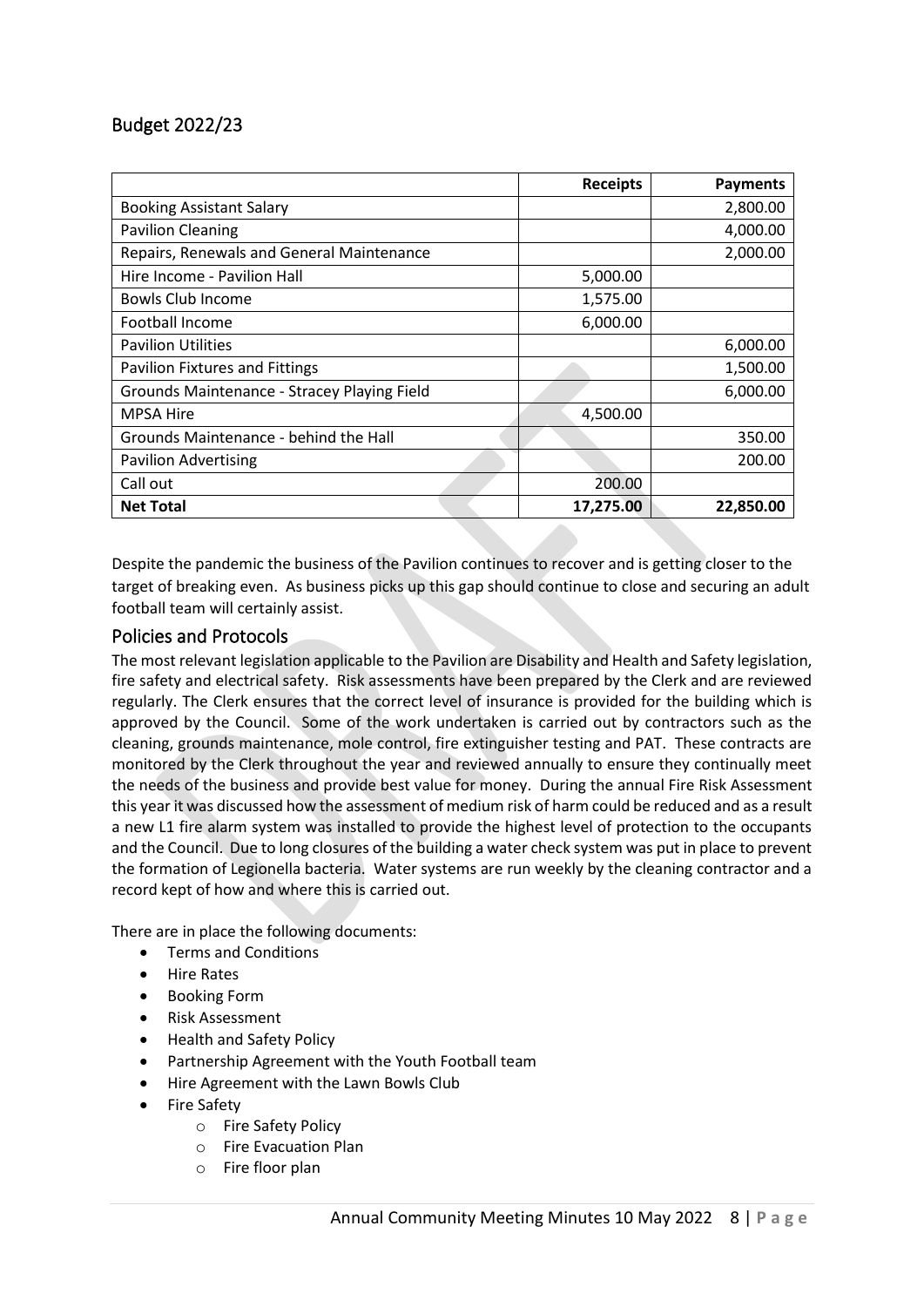- o Fire Safety Induction Training
- Waste transfer Notice
- Bad Debt Policy
- Complaints Procedure
- Snow and Ice Plan
- Insurance

## Future Planning

The ongoing housing development in the village has released a sum of s.106 money earmarked as follows, up to February 2022:

| Sports         | £263,197.40 |
|----------------|-------------|
| Play Equipment | £52,724.27  |

There is currently lots of development and expansion of 3g surfaces in the local area which would be likely to impact on the viability of such facilities in Rackheath. The result of this is for the refurbishment of the MPSA to be placed on hold whilst a clearer picture of new provision is known, giving the best assurances that this project can be made a success. In the meantime, the installation of an adult gym trail and new play equipment from this allocation is still under consideration but includes plans for Stracey Playing Field. Commencement of work is expected to be sometime during 2022/23.

With the increased number of private party bookings it would be beneficial to look at installing some disco style lights and a glitter ball. This will also be attractive to some of the higher impact classes that use the hall. Specification and quotes for this will be obtained during this financial year.

## • County & District Councillor

Councillor Fran Whymark presented the report.

County and District Councillors Report for 2021/22

The last year has continued to be dominated by Covid and the success of the vaccination programme. Although Covid is now endemic worldwide, in the UK the number of hospitalisations and deaths resulting from Covid have remained very low. Many older and vulnerable people have already had their fourth vaccination and I would urge everyone to have theirs when they are contacted.

Local residents are generously offering their 'Homes for Ukraine'. Norfolk County Council (NCC) and Broadland District Council (BDC) are supporting families who have been issued a visa and a offered a home. The host family will be offering the Ukrainian family a home for at least six months but this could be much longer, the visas last for three years. Anyone who has seen the terrible damage inflicted upon Ukraine will see that many areas have no homes to return to, or schools and hospitals. BDC Housing Standards and Help Hub have been visiting homes to ensure they are suitable for the Ukrainian family and that the host family understand their responsibilities. NCC will ensure DBS checks are undertaken and will coordinate health care, social care and education for the families.

January 2022 saw the launch of NIDAS – Norfolk Integrated Domestic Abuse Service. A collaboration between the Office of the Police and Crime Commissioner for Norfolk, NCC, Norwich City Council, South Norfolk and BDC, the first in the County. NIDAS offers a dedicated support service for people experiencing domestic abuse in Norfolk, including children and young people. There will be the offer of recovery programmes, co-ordinated multi agency support (from initial contact and through the court process) and training for professionals, enhancing their understanding of domestic abuse.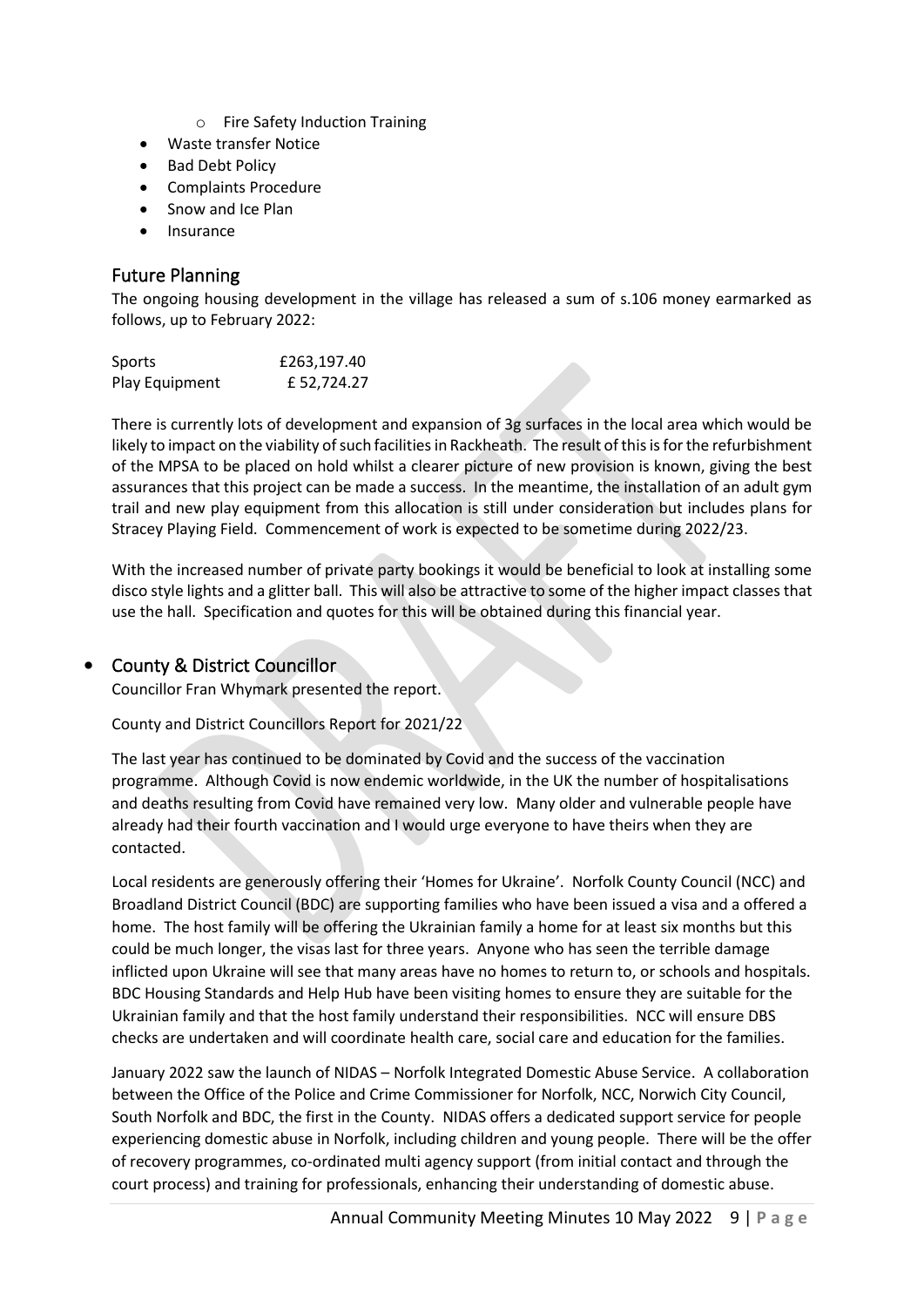For more information on how NIDAS can help you, or someone you know, visit [www.nidasnorfolk.co.uk.](http://www.nidasnorfolk.co.uk/)

- Call: 0300 561 0555 9am to 6.30pm weekdays and 9am to 3pm weekends
- Text: 07860 063 464
- Out of hours: 0808 2000 247
- Email: [referrals@nidasnorfolk.co.uk](mailto:referrals@nidasnorfolk.co.uk)

If you are in immediate danger, always call 999.

NCC now have 111 Roadside Nature Reserve Schemes, with more planned over the coming years. They stretch over 10 miles and promote the growth of once common but now nationally rare plant species. We will only cut them at the end of the summer, after they flower and set seed. Look out for Reserves on your travels.

Wroxham Library is now open for much more than books. The Business Intellectual Property Centre (BIPC) is open offering free support and guidance for budding entrepreneurs and from 10<sup>th</sup> May the Registration Centre will be open until at least the end of 2022 (dependent upon usage) for births, marriages and deaths.

The Community at Heart Lottery at BDC has raised nearly £50000 for good causes in its first year. 68 local groups are benefitting every week, raising much needed funds. If you are a not-for-profit group that benefits Broadland residents, you too could sign up. Go to <https://www.southnorfolkandbroadland.gov.uk/communities/community-heart-lottery> for more information.

At Broadland we also want to encourage residents to take the first steps to set up new groups. We know that this can often be risking money you do not have but help is at hand. A Get it Started Grant could give you up to £300 to get an idea off the ground. No constitution or committee needed, just three or more residents or a voluntary group with a good idea. Walking football, jigsaw, Pokemon, or anything else your community needs but does not have yet. For advice and more information contact the Communities Team on 01508 533914, [Communities@southnorfolkandbroadland.gov.uk](mailto:Communities@southnorfolkandbroadland.gov.uk) or go to

<https://www.southnorfolkandbroadland.gov.uk/council/get-started> .

We all know that many people are facing challenging times ahead with food, gas and electric bills increasing dramatically. NCC have just announced an extra £7.7m Cost of Living Support Scheme for residents. NCC, through the Norfolk Assistance Scheme (NAS) and BDC, through the Help Hub are there to help if you are struggling to make ends meet. For support contact NAS on: 0344 800 8020 or [https://www.norfolk.gov.uk/care-support-and-health/support-for-living-independently/money](https://www.norfolk.gov.uk/care-support-and-health/support-for-living-independently/money-and-benefits/norfolk-assistance-scheme)[and-benefits/norfolk-assistance-scheme](https://www.norfolk.gov.uk/care-support-and-health/support-for-living-independently/money-and-benefits/norfolk-assistance-scheme) or BDC Help Hub on: 01603 430431 or <https://www.southnorfolkandbroadland.gov.uk/help-hub-1> .

Everyone should now have their £150 energy rebate if they live in a Band A-D property. If you live in a Band E-H property and are struggling to pay the bills there is a discretionary fund available. Go to <https://www.southnorfolkandbroadland.gov.uk/council-tax-1/150-council-tax-rebate/3> for more information.

Although plans have come forward from Taylor Wimpy for the major development (GT16, 3850 homes) in Rackheath, due to a need for 'nutrient neutrality' on any new sites in Broadland (and many districts across Norfolk), it is likely GT16 will be delayed by many months. This is due to the runoff from development and waste generated by people living in the housing, from nitrates and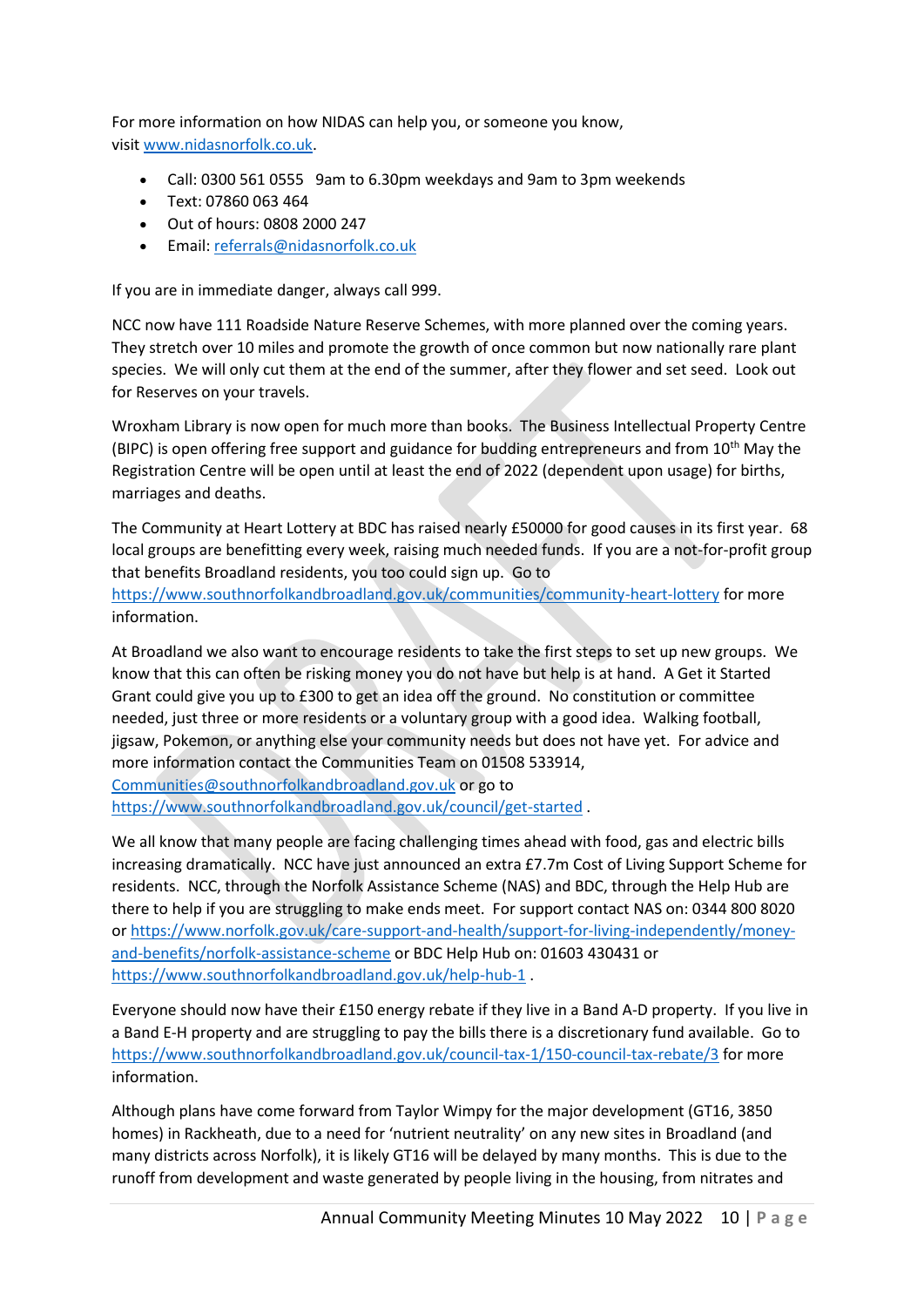phosphates, which then impact the watercourses and rivers. BDC are working with developers to look at how best this can be mitigated so building can once again commence.

Cllr Fran Whymark, Housing and Wellbeing Portfolio Holder BDC and County Councillor NCC Martin Murrell, BDC County Councillor

### • Norfolk Police

Police Report: PC 855 JENNINGS Local Policing Neighbourhood Team which was presented in his absence.

Crime Figures – From 01/01/2022 to 20/04/2022. There have been 12 Crimes raised and 5 non-Crimes raised. Crimes of note - Criminal Damage to the gate leading to All Saints Church. 2 x Diesel Thefts from vehicles on Rackheath Industrial Estate.

#### Drug use –

We have had recent intelligence of possible drug issue on the grass area at the end of Craske Drive, which leads to the foot path running alongside the Primary School.

I have also been carrying out foot patrols through the woods at the end of Canfor Road. After reports of suspicious behaviour. This may also relate to drug dealing in the woods.

#### Speeding –

Speeding is once again our Priority. We have been carrying out speed checks and will continue to do so, on Salhouse Road in Rackheath.

#### Behaviour around All Saints Church –

As the weather improves, unfortunately we fear the Lewd behaviour will also increase. My Colleagues and I are aware of the issues and will continue to patrol the area and challenge people when we have the powers to do so.

#### Initiatives being targeted over the last 12 months –

We held our Priority Setting Meeting for the area on 28th March.

The following priority was set:

Speeding and Road Safety.

On March 16<sup>th</sup> we spent 2 hours in the entrance of Sainsburys on Pound Lane in Norwich conducting a Street Surgery engaging with members of the public face to face and answering any concerns they had. We will be holding another community engagement day at Salhouse Garden Centre on the  $21^{st}$ May 2022. Please follow Broadland Police Facebook page for any details of any future engagement events in your area.

The next Priority Setting Meeting will take place at 6pm on 28th June 2022 via Microsoft Teams, please get in contact with us on SNTThorpeStAndrew@norfolk.police.uk for any further information or to raise any concerns.

### Launch of public engagement survey

There is a new way for the public to contacted us. The survey will run until Tuesday 7 June and will be available online. People can take part in the survey by clicking here [https://www.smartsurvey.co.uk/s/LK2S0T/.](https://www.smartsurvey.co.uk/s/LK2S0T/)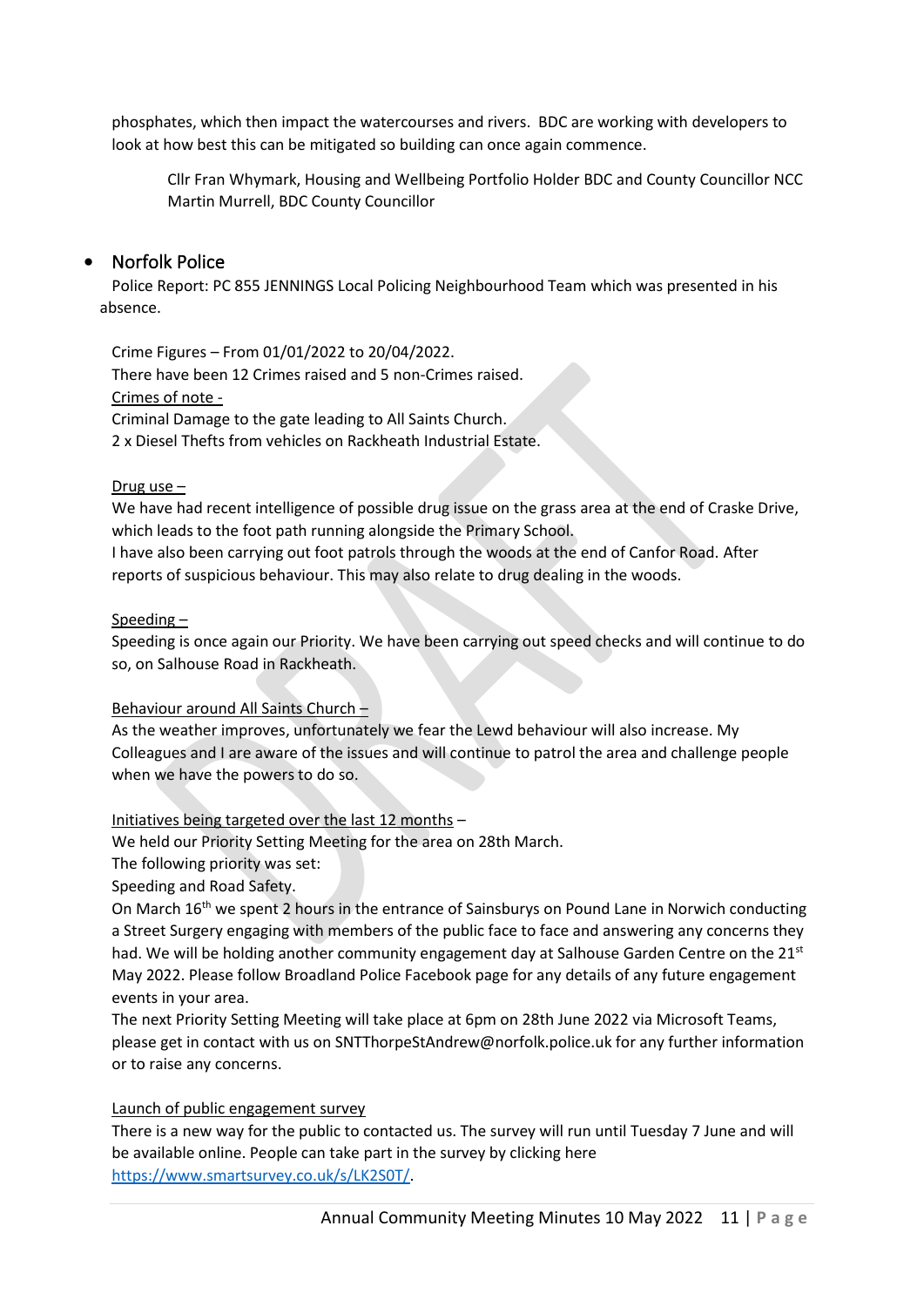# • Rackheath Primary and Pre-School

Chris Ashman, Headteacher sent the following report, which was read in his absence.

## **Context**

We currently have 201 children in school. In September 2022 this is likely to drop to around 195 as we currently have 25 children joining us in September's Reception class with 32 children leaving Year 6. The school's nominal full capacity is 210 – working on 30 children per class.

Since the September 2013 extension we have had 7 classrooms and since January 2014 the Rackheath Bombers have been on site with us. In September 2019 The Bombers became part of the school which secured the longer term future of pre-school care in Rackheath.

We were last visited by OFSTED In November 2017 when the school was rated good.

### The last few years

The last 2 years have thrown up some unique challenges. Children, staff and families have had to be flexible and quick to take on new challenges. We have had 2 periods of remote learning for many children during the lockdown periods (Summer 2020 and Spring 2021) with simultaneous face to face learning for key worker children. In school we spent the academic year 2020-21 in bubbles which necessitated a complete re-organisation of the school day

Alongside this the school have supported families in lots of other ways including support with emotional and mental health problems, providing meals/vouchers for disadvantaged children etc I feel that during this period the community really came together to support each other. The school was certainly at the centre of the community, the parent survey results from Summer 2021 clearly back this up.

Although the school has felt more "normal," this academic year has had its fair share of challenges too. In January/February 2022 around half of the children in the school were off with Covid/ issues linked to Covid. Nearly all staff have had Covid at least once. Fortunately, we have been able to keep the school running without too much disruption for the children

As we move into the summer term, we hope to be able to look forward to a term as free as possible from any disruption, with lots of exciting learning opportunities for all the children.

Through the whole process the children have been amazing!

## Moving Forward

We have put programmes in place to support children catch up on lost learning. Some of the younger children have needed additional support with language and socialisation as a result of missing some key early learning experiences. To illustrate this point, it is worth reflecting that a child in Year 1 or 2 has not yet had a "normal" year in school.

Having said that through this year the children have made good progress thanks to everyone's hard work.

Unfortunately, one of the by-products of the pandemic is that services to support children and families, already stretched before the pandemic, have even longer waiting lists than before. A lot of the additional burden has fallen on schools.

As yet the additional building in Rackheath has not had too much of an impact on the school in terms of issues with capacity, although unfortunately we have had a few families who wanted to join the school who we couldn't accommodate. Surprisingly, our smallest class is the current reception class, which only has 21 in it. We have a limit of 30 children in Reception, Year 1 and Year 2. From Year 3 upwards we take 32 maximum. As time goes on, I'm sure this will become more of an issue as more and more houses are built.

## • Rackheath Village Hall

Steve Hands, Vice Chair of the Village Hall Management Committee presented a report: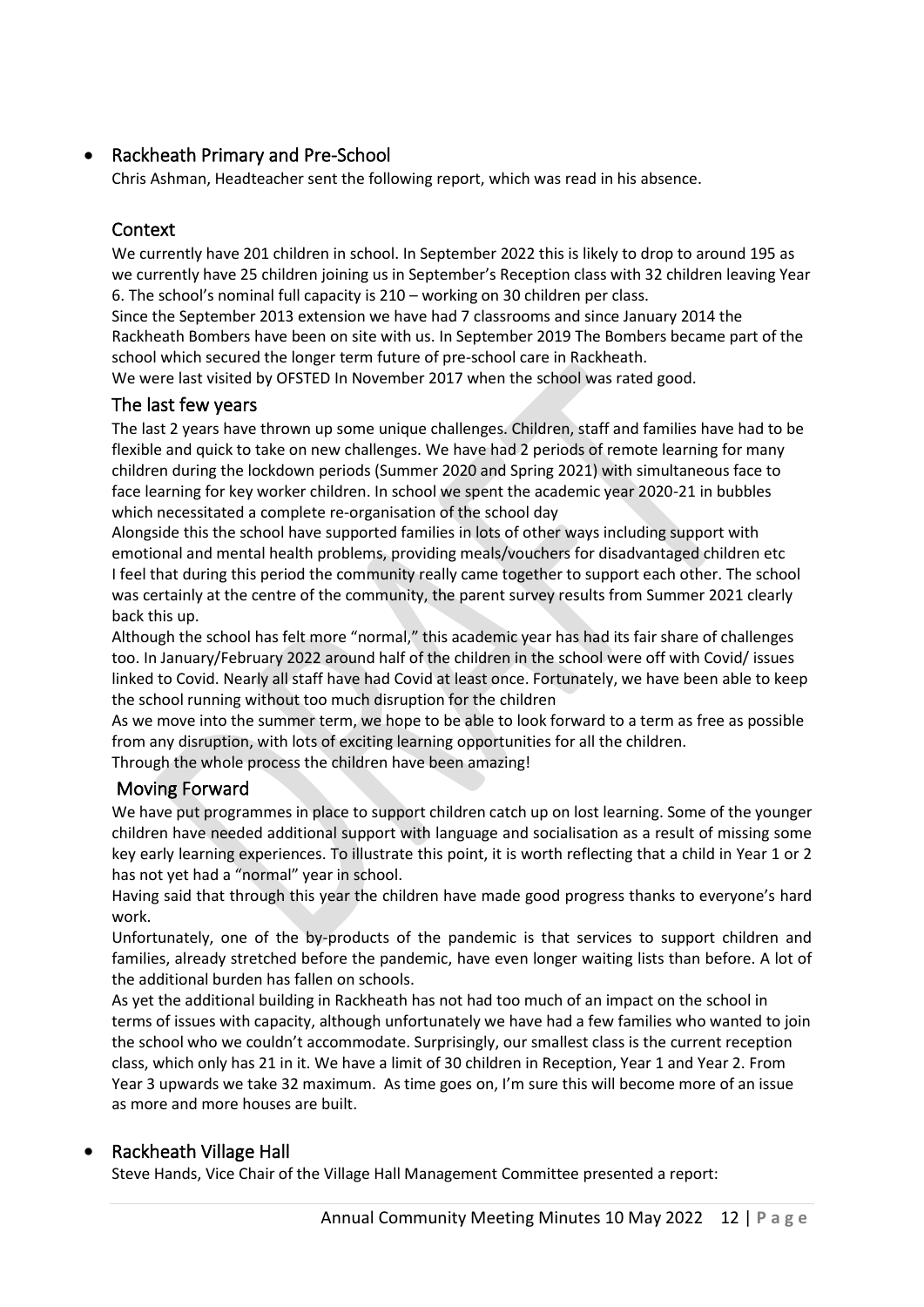# General Comment

The Rackheath Village Hall continues to thrive and operate as an asset to the Village, despite the recent restrictions imposed by the COVID 19 pandemic and fluctuations in users of the facilities. One of few halls that boasts a sizeable stage, large hall, meeting room and kitchen facilities, it is used by regular bookings and parties of a varied nature – badminton, a range of fitness/keep fit groups, amateur dramatics, home education, young at heart, short mat bowls and others. Whilst pandemic restrictions imposed a carefully regulated form of use, the Hall continued to function and has come out the other side in a viable financial state, predominantly as a result of grants/funding that became available during lockdown periods. That said, like a lot of volunteer-run facilities, there are areas that need to be addressed going forward. As detailed in the Neighbourhood Plan, the Village Hall is hoping to gain funding from the Community Council, using money from the new developments to update and modernise the Village Hall which is identified in the Plan as a `Community Asset`.

### Areas Of Concern

In common with other local community organisations, the RVH Committee face a number of issues and concerns that impact the well-running of the Hall and the provision of the facilities it provides: **Increasing Longevity of Committee Members**. The RVH is a charity. The Committee comprises of trustees with other volunteers and user representatives. Most of the Committee are getting old and several seek to relieve themselves of the responsibility of running the Hall. However, despite encouragement for new members on the Village websites, few have come forward, and those who have decided to help are usually involved already in other parts of the community. This is likely to remain a concern going forward.

**Structure & General Fabric**. Maintenance of the Hall and its age is another aspect that has increasingly come to the fore. As the Hall gets older, there are areas that are difficult to look after and refurbishment is on the agenda. Like a number of places, finding and retaining a regular cleaner/caretaker is problematical. Consequently, these functions are not undertaken as often as users might wish. Although users are provided time before and after hire to clean / clean up, the Hall is showing signs that this is not being undertaken conscientiously by some and cleanliness can be affected. Equally, there are some major works/projects to be addressed to bring the whole facility up to a standard that the Committee would see as acceptable going forward, particularly the toilets and kitchen.

**Energy Supply**. Present constraints on energy supply has brought focus to this issue. Whilst the Hall remains one of the most cost-effective hires in the area, it is likely that costs will be driven up.

**Security & Damage**. Unfortunately, like other parts of the village, RVH suffers from its share of damage from mindless vandalism. This is an area that will need to be addressed with heightened security.

**Respect For Property & Users**. RVH and its grounds are private property. This is not strongly enforced. However, Hall users have experienced nuisance activities from members of the public and uncontrolled children on the grounds whilst the Hall is in use. The Hall Committee seek to encourage respect for those who have booked the Hall and an acknowledgement that the grounds are not a "free-for-all" play area.

### Summary

RVH has an ongoing role to play in village life and amenities. In conjunction with other village community buildings, it continues to provide useful facilities to a wide range of hirers. It needs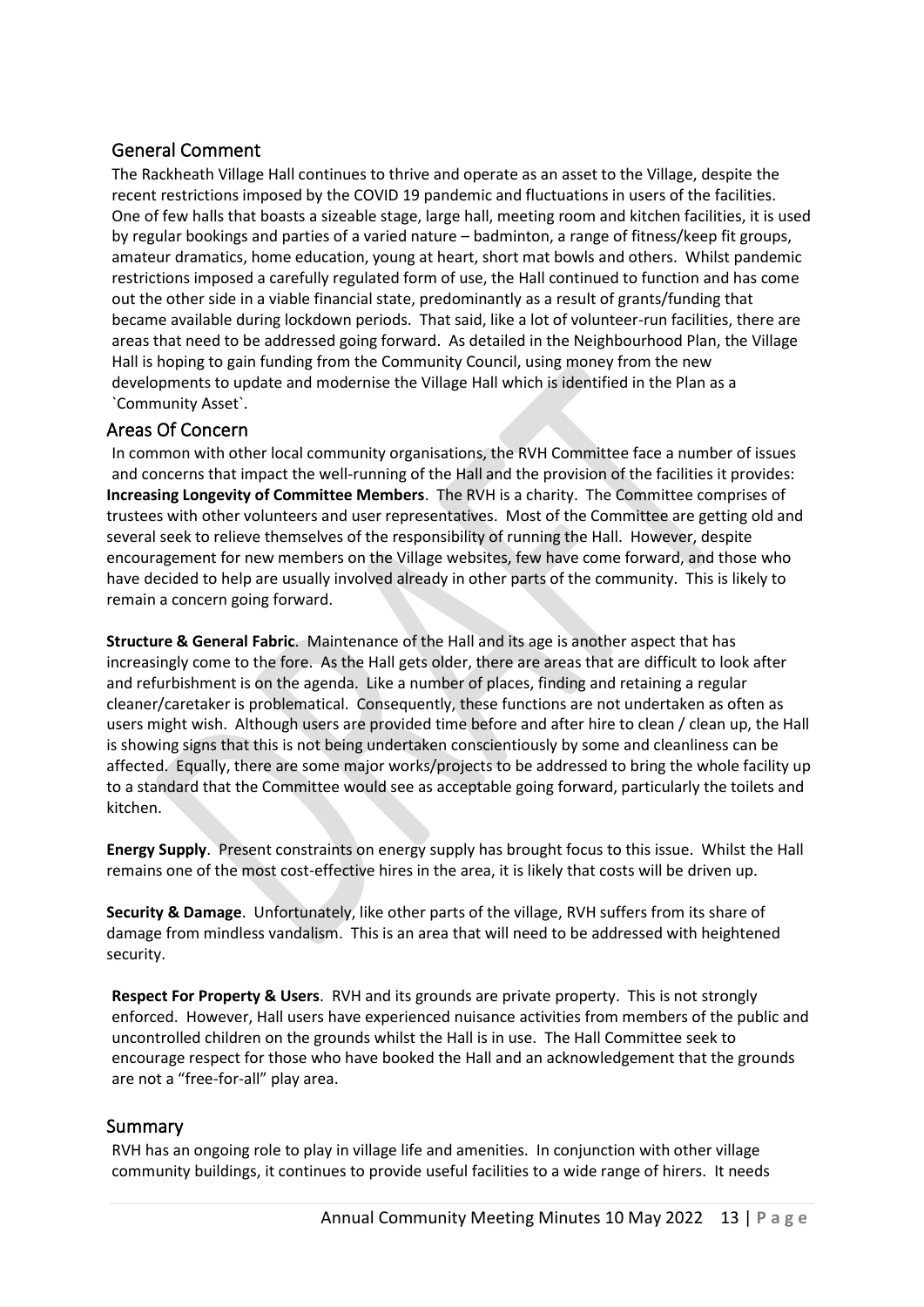support and refurbishment and, despite concerns, if respected and looked after, will continue to be viable for the future.

### • Rackheath Women's Institute

Frances Pointer, President of Rackheath Women's Institute presented a report:

We are now celebrating our  $41<sup>st</sup>$  anniversary. Our activities include a range of speakers, local walks and theatre trips and much more. Our current membership totals 40 but there are not many from Rackheath and we would like to increase the local membership. The primary school have invited us to attend their Summer Fayre and run a cake stall which will help to raise our profile. There has been an advertising campaign through local magazines and we would like to get a Rackheath magazine up and running again. Meetings currently take place at Rackheath Holy Trinity Church but problems with storage and availability of the venue for some sessions means we may need to consider an alternative location in the future. Members were involved in the Community Café which has now finished and we previously looked after the War Memorial at Rackheath Industrial Estate until this became too onerous. This is now in need in some attention. We would like to see footpaths from Rackheath through to Salhouse Station.

### • Young at Heart

Brenda Wright attended as a representative of the group and presented a report.

The group meets on Tuesdays 10am-12noon at Rackheath Village Hall and has been running for five years for the over 50's. Activities regularly include table tennis, darts, new age curling and bowls amongst others. In the summer the group enjoys French bowls, BBQ's and afternoon teas and at Christmas a meal together. Some younger adults are now attending with carers who join in with the activities. Refreshments are served at each session and the weekly cost is £1.50. In 2018 we were awarded the Community Group of the Year Award by Broadland District Council. This is remarkable as the group was only set up in 2017. The recognition was due to the inclusive approach to the community. We are run by volunteers who keep it going and evolving. We would like to extend our thanks to Steven Dunston for setting up the group. We are a very friendly group and all are welcome.

### • Bowls Club

Doreen Cliffe of Rackheath Lawn Bowls Club attended and presented a report.

The historical background of the club was given. We had been sharing the green with the Wellington and Coronation teams but sadly Covid affected membership and the Coronation Team has folded. This resulted in the maintenance of the green becoming untenable. However, a new club has joined to fill the gap and a reduced maintenance schedule has enabled the green to continue to be available for the clubs to use. Promotion of the facilities has been attempted but no new members are yet to attend. With falling numbers, the future of the club and the green is by no means secure for the future but with new residents coming to the village we very much hope to see an increase in membership. We are open to ideas as to how we can promote the group and would like to hear from anyone who thinks they may be able to help us with this.

### • Pathfinders

Ivan Barnard attended to present the Pathfinders Report for 2021.